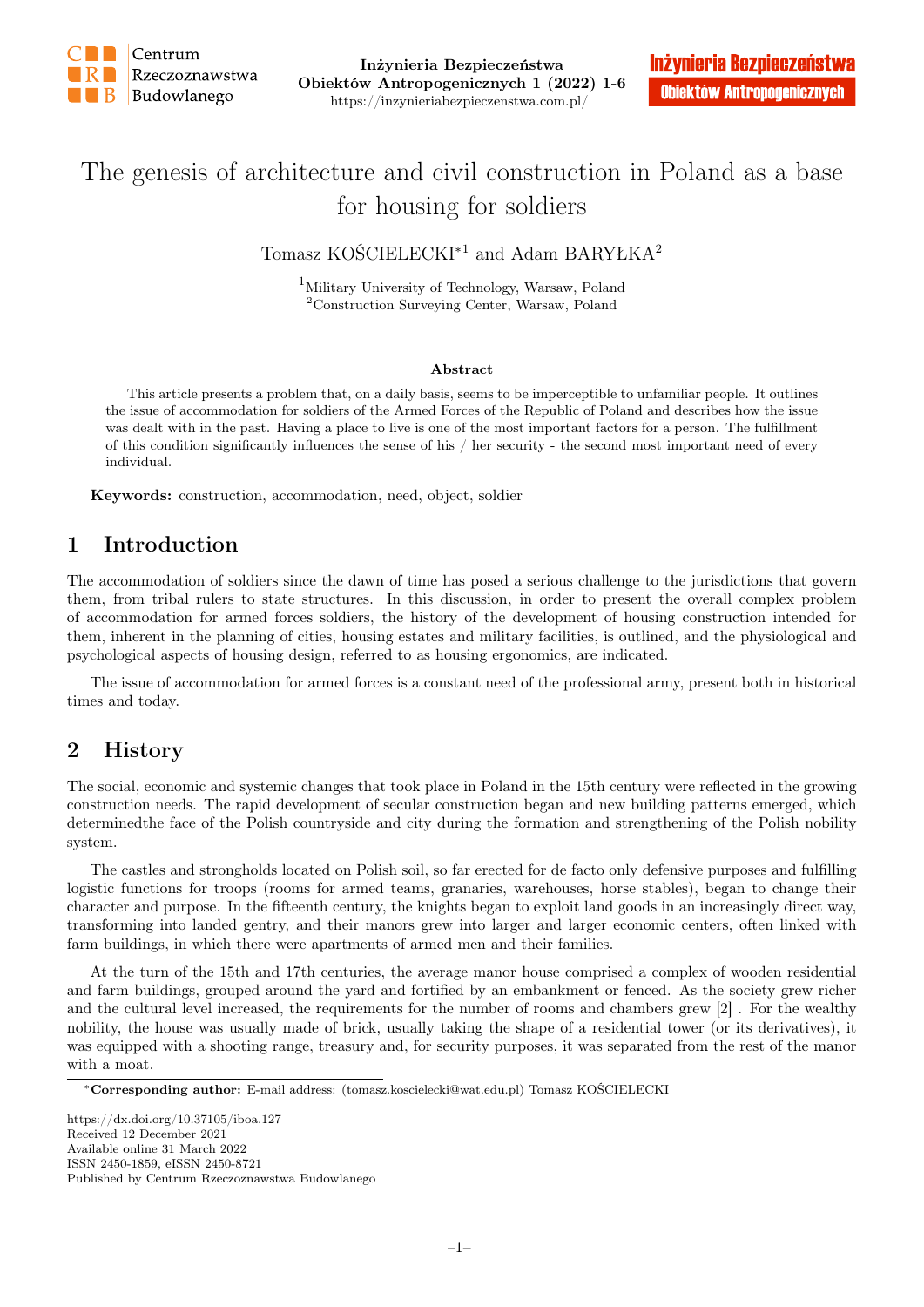The increasing cultural diversity of the state developed a cosmopolitan moral elitism among the nobility and made its seats undergo faster changes than noble courts and were more dependent on the evolution of European architecture. The greatest magnates, laity and clergy, as well as reigning kings and dukes, usually resided in castles, which were constantly modernized, caused by, among others, the proliferation of firearms [5] . The functions of the houses - until now classified as strictly residential - came to the fore. Many new buildings began to be erected, situated among other complexes for which they were disposition centers. The new, economic functions of the seats resulted in a retreat from the isolation of castles in hard-to-reach places, dictated solely by defensive reasons, at the same time, economic buildings were separated from the castles, growing as large outer baileys, in which there were apartments for the families of the castle's crew.

The new customs influenced the expansion of the castles in terms of representation, i.e. the palaces erected in them imitated fashionable, foreign patterns and obtained a monumental architectural setting, as did the castle gates, the decoration and inscriptions of which became an expression of the cultural and social elitism of the owner.

At the end of the 16th century, fortified castles ceased to be the seats of magnates and began to play the role of administrative centers, warehouses and apartments for soldiers and their families. They remained in their current role for longer in the eastern borderlands, which throughout the 17th century were a permanent territory of wars.

Peasants were the only group of society whose housing needs did not increase, which was the result of the peasants becoming increasingly dependent on the nobility. The construction evolution of the cottage stopped at the turn of the 15th and 16th centuries and for a long time there were only a few simple variations. As the farm and serf economy developed, the manor began to interfere with the development of the village. Building regulations began to be issued and modernized buildings with typical, traditional forms and layouts were erected more and more often. Therefore, rural buildings have never been identified as a place of military housing. Rather, they were perceived as military quarters during marches, exercises or war battles.

The economic boom significantly complicated the socio-economic structure. The gap between a small workshop and a capitalist enterprise has widened considerably, creating social divisions. The loosening of the feudal hierarchy of the gothic urban commune did not violate the ideal, strictly functioning order of the city system, but it greatly diversified its buildings[6] . The houses began to grow in depth and upwards, transforming more and more often into a multi-apartment tenement house or a representative seat. Senior commanders lived in such houses, but this was due to their economic and social position. The mercenary (professional) soldiers and their families lived on the same terms as the rest of society.

At the turn of the 15th and 16th centuries, more and more attention was paid to security and defense. Until now, the main line of defense of fortified cities and castles was the traditional crown of the wall and the attic of towers and buildings, modernized with shooting ranges for firearms. In some places - for better control of the foreground the walls and towers were raised by stacking their storeys. The introduction of heavier and heavier artillery meant that the medieval vertical obstacle was replaced with a horizontal one - the moats were widened, the line of walls and ramparts was multiplied, which meant that the points of focused defense were advanced.

The arrival of Turks on the borders of the Polish-Lithuanian Commonwealth in 1498 resulted in a hasty modernization of the fortifications of Kraków and larger cities. Until the end of the Commonwealth's existence, the most important Polish fortress was KamieniecPodolski, fortified and expanded under the threat of a Turkish invasion [11].

The evolution of the medieval fortified system was fastest in Italy, where the theoretical foundations of early modern fortifications were born. In Poland, at the end of the 16th century, defensive devices showed more and more similarity to Italian fortresses, and were more and more often made by Italian builders. A revolutionary change, shaping the development of fortifications, was the replacement of medieval towers with bastions flanking each other squat, pentagonal structures with the main shooting position on the upper open platform. In Poland, the fortress in Rożnów was a reflection of this development process.

In the field of military construction, architecture was introduced as a supplement to general education in the curriculum of secondary and higher schools. Military construction has been fully elaborated in an eclectic manuscript. At the end of the 17th century, extensive architectural treatises for the use of religious education began to multiply. The engineer became a representative of a liberal profession, enjoying the protection of monarchs and other powerful patrons. Engineers were educated people, often owning large libraries, they were recruited from both the townspeople and the nobility. Their activity was usually focused on the art of fortification and siege. Often the militaris were cultivated together with civilis [17] . They gained their knowledge in the studios of more experienced architects, supplementing it with foreign travels. Such an architect's education system lasted until the 18th century.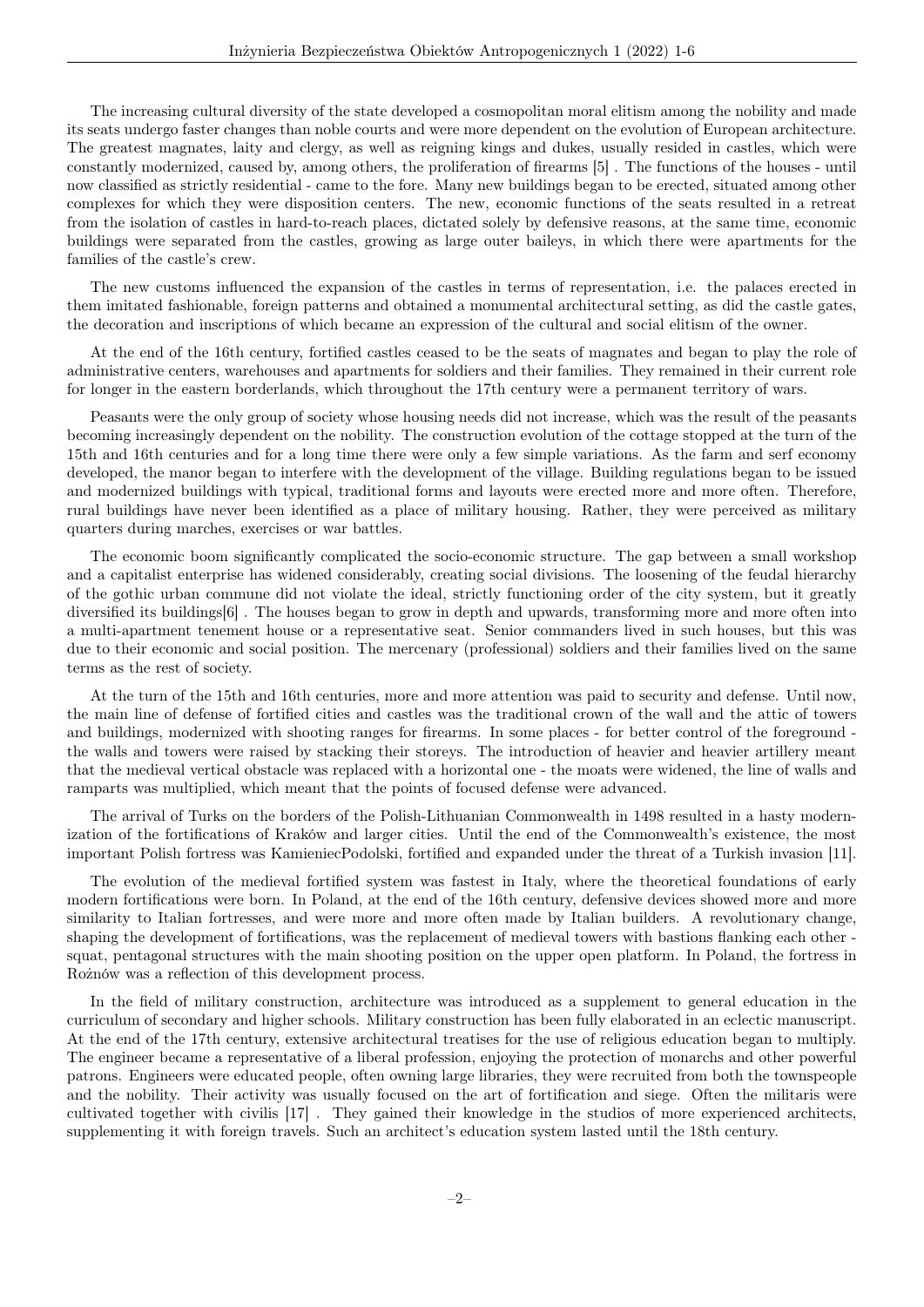The political cataclysms falling on the Republic of Poland did not delay the professional transformation of the architect's structure and did not inhibit the growth of interest in architecture in the upper classes of society. They also did not interrupt the process of Polish construction, they only limited the scale and level of activities. Over time, the construction movement grew stronger, and Polish architects were in no way inferior to the talents of foreign specialists in this field.

In addition to the traditional trends of civil architecture, a separate place was occupied by the more progressive work of military engineers, whose architectural face was closer to the new doctrines spread in the era of the Empire in the environment of the Paris Polytechnic School.[16] . This phenomenon was understandable in the light of the Napoleonic traditions of the armies of the Congress Kingdom. Among the military construction, the stone and brick fortress architecture of Zamość is interesting.

The great development of technology in the nineteenth century was reflected in Poland in an incomplete and late manner, but it sometimes happened that the introduction of a new engineering solution in the West was only a few years away from the attempt to apply it in Poland. The history of European engineering at that time can be traced in the following years in the projects to connect both banks of the Vistula River. Still, housing construction for soldiers and their families cannot be analyzed as a separate research subject, as it was part of the system of general housing issues in society.

At the same time, it should be emphasized that the history of military construction - town planning and architecture of defensive facilities and military exercise yards has many years. As already indicated, this is a separate issue from the problems of housing soldiers and their families, but it should also find its place in the considerations on this subject.

Noteworthy is the presentation of several directions of military construction that developed in the nineteenth and twentieth centuries. The first designs of military architecture were created in the 18th century, designed by the Marshal of France - Sebastian le Prestre de Vabuan, who for the first time designed residential buildings for soldiers, separating animal rooms (stables) from rooms for people - introducing multi-storey buildings [7]. In the first half of the 19th century, this type of construction was spread throughout the army and was called barracks. The barracks became a common home for soldiers who guarded their lives and contributed to its improvement, and also allowed for rest and entertainment for weary soldiers. To a large extent, they perform the same function to this day.

In the following years, barracks construction developed by introducing modern and more practical solutions, i.e .:[14]

a) 1825 - military double beds have been replaced with single ones,

b)1875 - the barracks buildings were equipped with washrooms and building heating,

c) 1890 - barracks buildings were equipped with dining rooms and toilets

Appropriate treatment of the problem of accommodation and life of soldiers is of great psychological importance both in the process of training and educating soldiers. In the period of the Second Polish Republic, Polish military construction developed - due to French and German construction, while in the later period of the People's Republic of Poland - in the construction of the USSR (the trends of French, German and Soviet military construction dominated the European arena).

The outbreak of World War I and II had more impact on construction than on architecture. They caused stagnation in the construction movement and mass reconstruction actions, but did not constitute a breakthrough in terms of concepts and architectural forms.

In Poland, the main breakthrough dates in the evolution of architecture fall around 1925 - when functionalism and other extreme avant-garde trends began to be adopted - and around 1950 - when the trends of architecture, which increased in intensity at the end of the interwar period, expired.[12]. Throughout the interwar period, the clash of traditional and progressive artistic trends in Poland - and throughout Europe - split architecture into a multitude of schools and majors. Several of the most important trends in Polish architecture of the interwar period emerged. Despite keeping essentially in modern shapes, the aim was to achieve effects that contradict the ideological and aesthetic assumptions of the international style.

The problem of the new architecture was not only the clash between progressive and conservative artistic concepts. The first years after World War II showed that the problem is not new building programs and structures. The problem was that next to the architect, the designer of the building, a huge team of specialists began to grow, former studios gave way to design offices, and traditional craftsmanship construction - industrial construction. At the same time, the hitherto established symbiosis of architecture and town planning has co-opted new knowledge called spatial planning.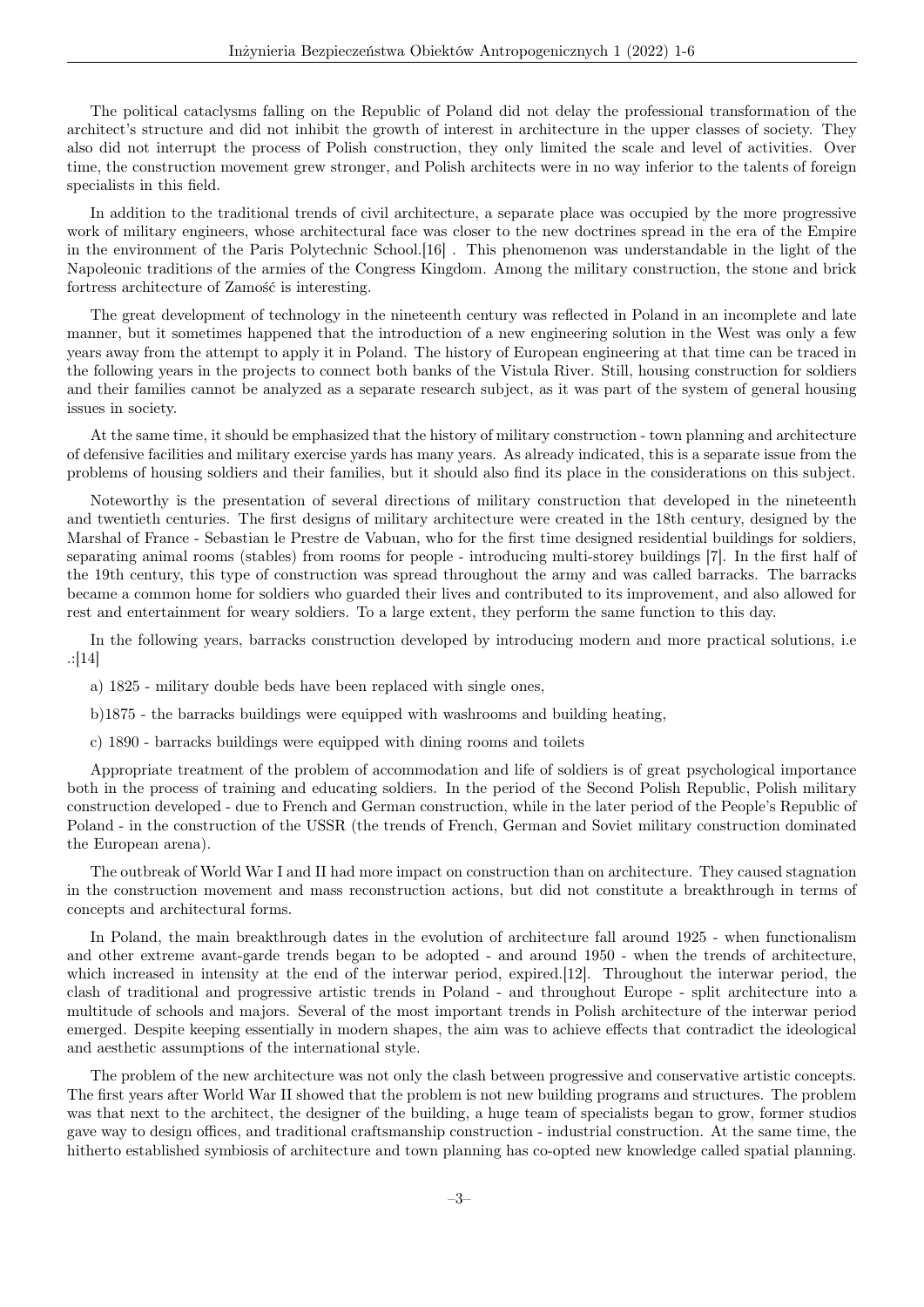In a society with a planned economy, the architect has become not only the creator, but also the general coordinator of various economic, sociological and technical processes, and the organizer of the external framework of human life.

World War I finally ended the processes of building permanent defensive fortifications, which were impractical, large in size. After World War II, weapons of mass destruction (nuclear weapons and rockets) were introduced into the military, which completely ruled out the legitimacy of extensive defensive fortifications [10]. New types of weapons introduced into the military equipment required adaptation of the military construction infrastructure. The deployment of troops throughout the country required the cooperation of staffs of various types of troops and services. The key factor in making decisions about the location of troops was the potential threat expected from opponents, the physiographic conditions and the country's development. New types of weapons, on the one hand, minimized the effects of a sudden surprise attack, and on the other, forced the need to build rocket launchers and minefields, as well as command and control posts.

After World War II, the Polish construction services were not kept informed about the trends and directions of development of the military construction industry. The solutions used in the Red Army, implemented in general military buildings, were not functional for social and living reasons. The USSR was a monopolist in the field of defense construction and related weapons and military equipment - also in the field of applicable regulations, standards and technical documentation, but the documentation required adaptation to Polish regulations and conditions.

The complexes and objects left behind by the partitioning powers were rated very poorly. They were mostly characterized by outdated technologies and solutions in the field of design, which made it difficult to adapt to the new needs of the army to a large extent. The construction infrastructure of military complexes was poor in installations (heating of buildings, sewage systems, water supply).

The military facilities built in the interwar period were modern, and their technology met contemporary needs and standards. Designers of military facilities and investors knew the solutions used by other military circles in Europe, using their knowledge and experience, among others in the field of defense, airport and barracks construction.

The new Polish borders, the balance of military and political forces, and new military alliances forced the Polish army to adapt its infrastructure to the new, post-war reality. Her tasks included:

a) renovation and reconstruction of military complexes to the extent that allows for the immediate accommodation of military units in them (in accordance with the job distribution, sanitary and hygienic standards and technical requirements resulting from the equipment),

b)successive modernization and expansion of the existing military complexes, adequately to equip the army with weapons, and construction of new ones for newly created types of troops [15].

Military complexes began to function relatively quickly in the first years after the war, however - for the modernized army to function at the highest level, the armed forces had to undergo many reorganization and it was necessary to adapt the regulations to the new tasks.

The issues of accommodation have always been of particular importance after the end of hostilities and demobilization, when the armed forces had to act in peacetime. The reborn Polish state faced the problems resulting from the different functioning of the army in times of war and peace for the first time in the 1920s, once again, under completely different conditions, after World War II, and finally for the third time after the transformation of the armed forces into an army professional. In the post-war reality, the act of 27 April 1951 on the accommodation of the Polish Armed Forces was adopted , which resulted in a gradual reduction in the pool of flats for accommodation and under the management of military housing authorities, and an increase in the number of social flats. The families of military retirees, their heirs and other people not related to the military had the right to stay there. Subsequent adopted laws regulating the problem of housing resources in the Ministry of National Defense led to a situation in which only one third of the over 170,000 apartments managed by military authorities was occupied by soldiers in active service. At the same time , there were no separate permanent quarters for several thousand officers and professional non-commissioned officers, which forced them to be accommodated in dormitories and in common quarters.

In 1995, the Act on the accommodation of the Polish Armed Forces was passed, which was to rationalize the expenditure of the Ministry of National Defense and introduce a new system of satisfying the housing needs of the armed forces. A new entity was established to carry out these tasks; Military Housing Agency, from which the duties in this area were taken over in 2015 by the Military Property Agency.

The implementation of tasks assigned to the services responsible for housing stock management in the long-term development plan of the Polish Armed Forces required conscious and planned cooperation of all professions involved in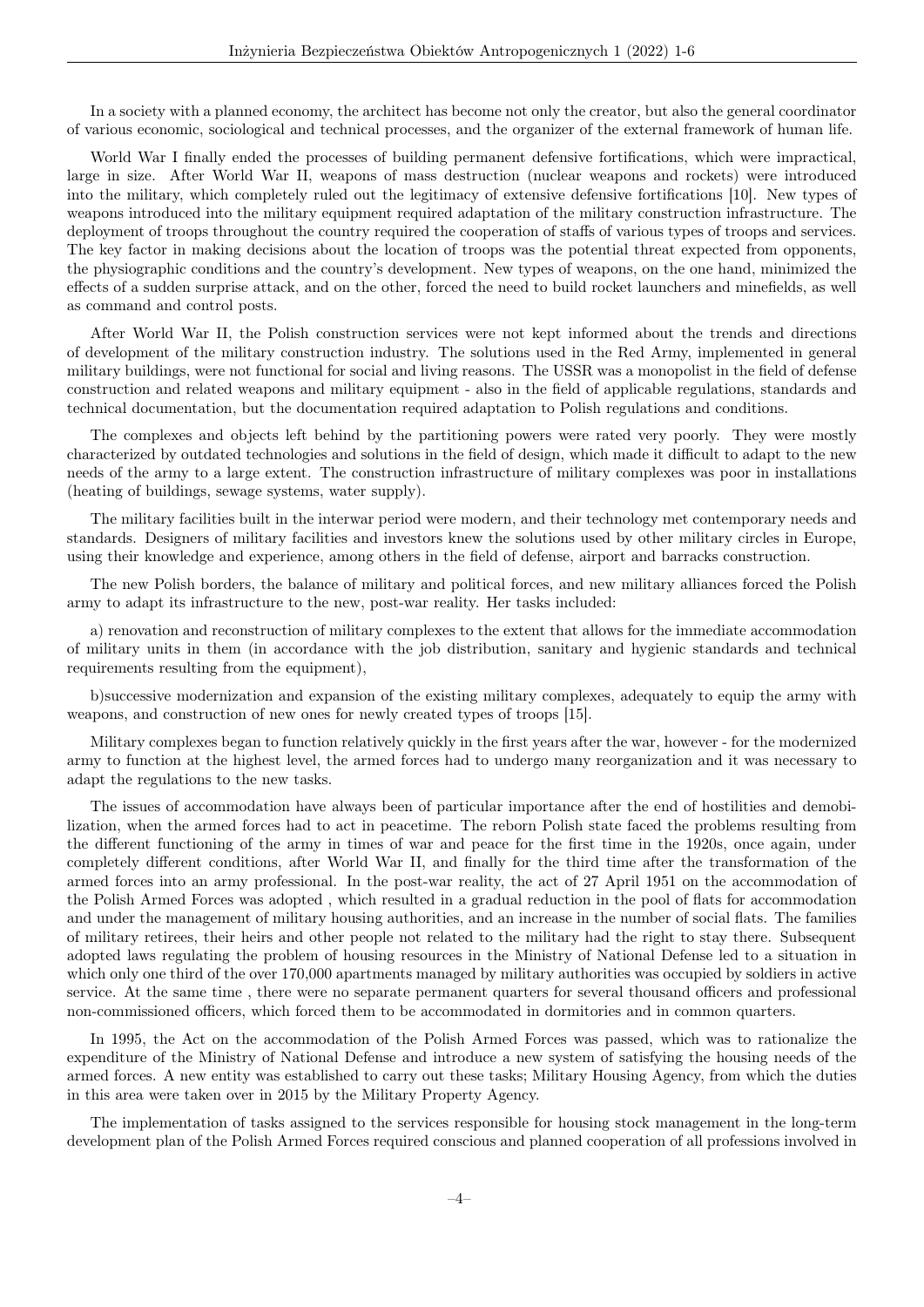the process of drawing up and implementing the plans. Basing the management of housing resources in the Ministry of National Defense on the legally valid, universally binding, forward-looking plan for the functioning of the Polish Armed Forces created new opportunities and set new planning tasks in a previously unknown scope, which consequently led to an intensive development of research and studies in the area of interested fields of science and technology . The aspect of environmental protection has also gained significant importance, and shaping the human environment has gained economic and social importance.

In the literature on the subject, the planning of accommodation for soldiers and their families and the management of existing housing resources has been defined as "social activity aimed at the planned development of a specific area in order to create good living conditions for people" [9]

place in the conditions of progressive and conservative social ideas. The following factors played an important role in creating a modern theory and practice of building housing estates and housing for soldiers and their families: [8]

- economic economics of building houses and operation of devices, efficiency of the estate as an organism,
- political and social priority of social interests over private,
- planning spatial composition of architecture and greenery,
- technical equipping housing estates and flats for soldiers and their families with engineering devices, i.e. water supply, sewage systems, city cleaning plants, hard surface streets , mass transport devices and other devices in the field of technical infrastructure.

While striving for the proper socio-economic model, the aim was also to:[13]

- planning and implementation of the economic and spatial layout of service and production facilities, ensuring maximum satisfaction of the cultural and material needs of soldiers and their families with a minimum amount of burdensome work,
- creating the best possible living conditions for all residents.

One of the fundamental difficulties in developing a land development plan for the construction of military estates was the failure to keep up with the economic planning with the development of a long-term plan that was comparable to the spatial plan.

Despite the common use of the term "city", "military settlement", defining this concept is not easy, because it changes in time and space and has many meanings. The city should meet three important elements, which include the legal and formal status, socio-economic functions and concentration (people, production, services, trade, administration, investments, means of good and value and means of defense) [3].

Spatial planning began to use the concept of a city-forming function - defined as the range of services and production that the city's population provides to people outside a given city - external activities.

#### 3 Conclusions

For a better understanding of the subject - the principles, methods and techniques of spatial planning, it is necessary to compare many factors that are the subjectand object of planning, to characterize the relationships between them and to try to systematize various forms of planning. Among many factors, the following should be distinguished: [1]

- human/social the planning goal is humanistic, the subjects are people-soldiers and their families, formal / informal unions and organizations (family, housing estate residents, social groups, service and work teams,
- service/work/creation meeting human needs requires organized work, the provision of services and the production of goods (the basis for planning in this area can be found in socio-political, technical and agricultural sciences),
- spatial/physical-geographical human life and activities take place in a specific space, in a specific place on the earth's surface, with a natural environment characteristic for this place. As a result of human activity, the natural environment is transformed and then we deal in spatial planning with the human environment - more or less transformed and urbanized,
- movement/changes/dynamics displacement and changes occurring in time and space may concern both the transport of people and objects, as well as changes in the distribution of productive forces and service facilities,